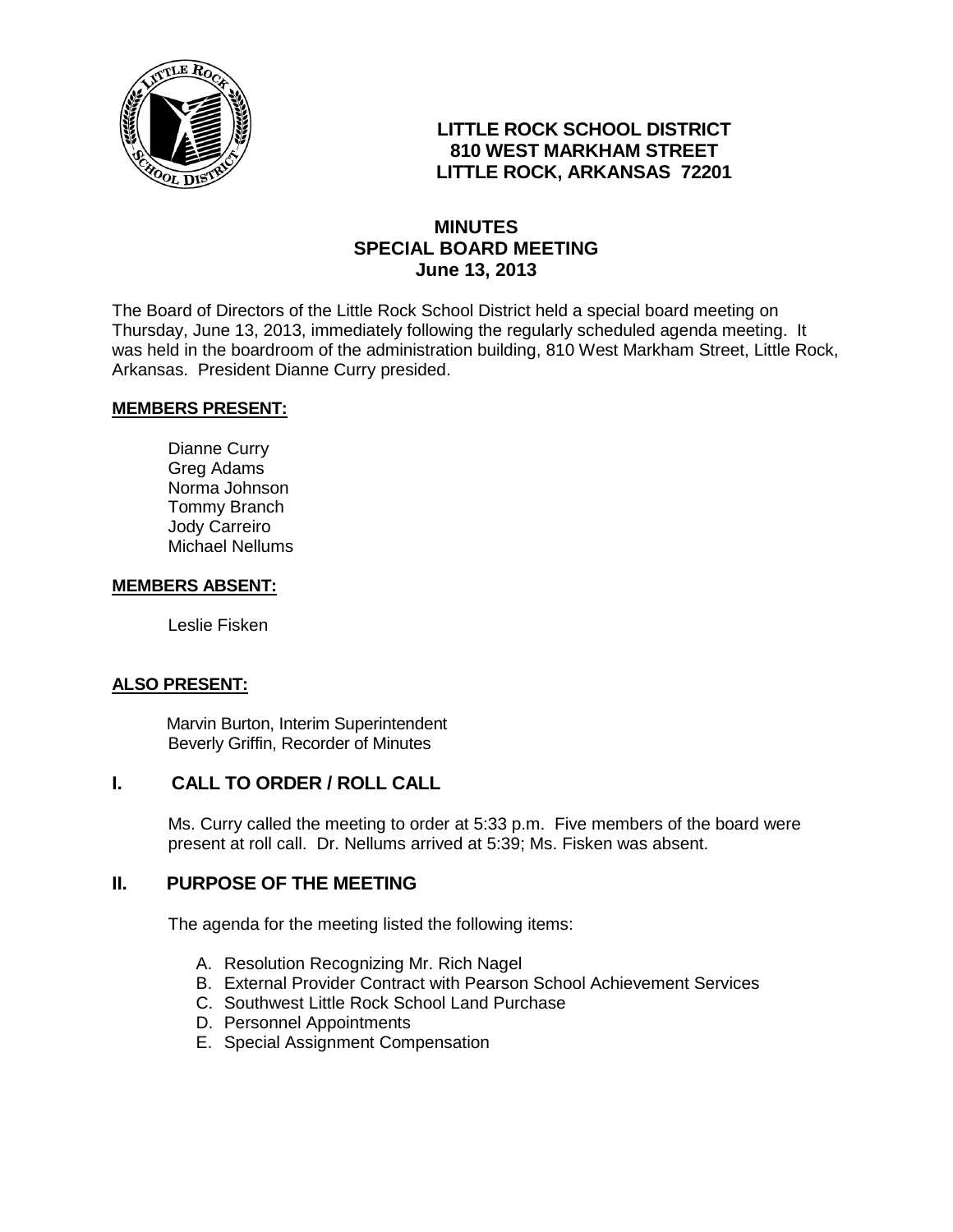# **ACTION AGENDA**

### **A. Resolution Recognizing Mr. Rich Nagel**

Mr. Rich Nagel, Executive Director of the Arkansas Education Association for 38 years, announced his retirement effective June 10, 2013. The board adopted a resolution in recognition of his long-term service to the school community in Arkansas. Ms. Curry read the resolution and requested adoption. Mr. Branch moved to adopt the resolution as read. Ms. Johnson seconded the motion and it **carried unanimously**.

### **B. External Provider Contract with Pearson School Achievement Services**

Dennis Glasgow reported and provided a recommendation to renew the current contract with Pearson Learning Services. Priority Schools are required by the ESEA Flexibility Plan to have an External Provider in place for the Priority Schools for three years at a minimum. Mr. Carreiro made a motion to approve, seconded by Ms. Johnson. The motion **carried 6-1**, with Dr. Nellums abstaining.

### **C. Resolution: Southwest Little Rock School Land Purchase**

As part of the process of acquiring land for the new Southwest Little Rock School site, the Board is required to approve a resolution designating the individuals within the administration who are authorized to execute the documents on closing. The land chosen by the Board consists of 55.93 acres located east of Mabelvale Pike and North of Mann Road in Little Rock which has been offered for sale to the District at the purchase price of \$1,372,000.00 by the Martin Revocable Trust, the Agnes M. Martin Trust, and the Mary M. Garner Trust.

Mr. Branch asked the board to consider staying the purchase of land at this time based on community concerns. Dr. Nellums agreed with Mr. Branch and also requested a delay in purchasing land. Dr. Nellums noted for the record that he had opposed the land purchase based on concerns regarding the location and the possibility of having to redraw attendance zones.

Ms. Curry announced plans for an upcoming community forum on Monday, June 24, 2013. The meeting will be open to the public and members of the community will be invited. Mr. Bailey and Mr. Mackey responded to questions from the board regarding the purchase of land.

Ms. Curry offered an opportunity for one community representative to speak. Mr. Branch asked for there to be two public speakers in a request to suspend the rules. Dr. Nellums seconded his motion to suspend the rules. There was no official vote.

Pam Adcock was the designated representative for the SWLR United for Progress (UPS), which represents all neighborhood associations in southwest Little Rock. She discussed the site of McClellan High School as the "anchor" in the community and asked the board to further discuss and consider rebuilding McClellan at the current site.

Ms. Adcock presented a petition requesting a special meeting of the board to further discuss the property being considered for purchase. She expressed concerns regarding the location of the selected site, saying it was outside the current McClellan attendance zone and that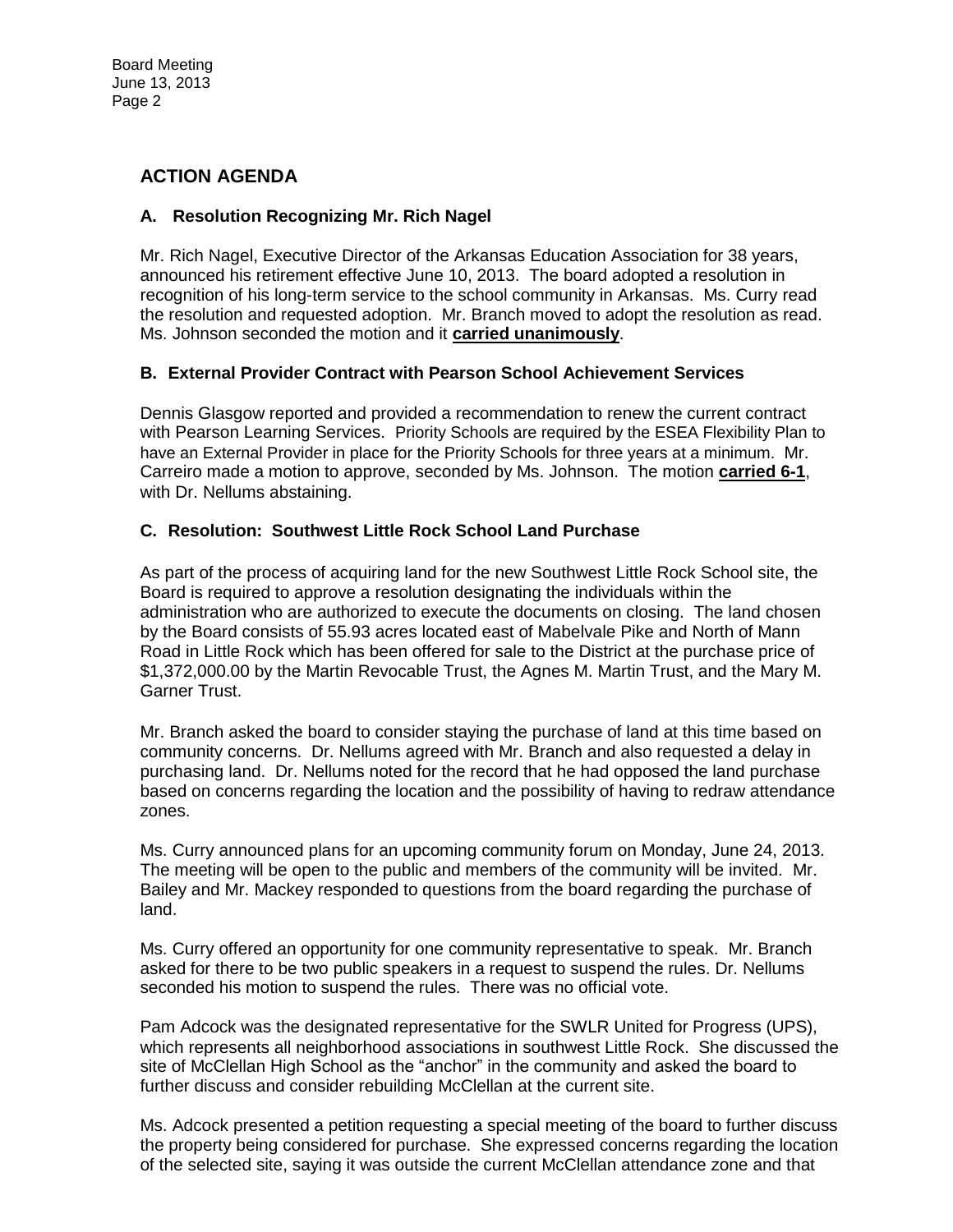students who now walk to school would have to be bused to the site on Rich Smith Lane. She asked the Board to void the current contract and rebuild the school at the current location.

Frederick Love, state representative, also asked for the Board to stay the purchase of land and reconsider the land purchase. He suggested a 30-day postponement with a request to the seller for an additional 30 days. He requested more time to dialogue with the community and review other options for rebuilding McClellan.

Ms. Curry commented on the process to date, and stated there would be additional conversations in the community while a facilities study is underway. A RFP for securing a consultant to complete a facilities study is to be up for consideration by the Board within a few weeks.

Dr. Nellums questioned the need to purchase land prior to completion of the facilities study. It was his belief a facilities master plan should be considered prior to making a decision on purchasing land. Ms. Curry asked for point of order, and after some discussion, Dr. Nellums left the meeting.

Mr. Carreiro addressed some of the questions and concerns and asked the administration to move forward with securing the facilities study. He asked Mr. Bailey to consider asking the seller for an additional 30 day extension on the closing. He suggested Ms. Curry could call for a special meeting if necessary after the community meeting on June  $24<sup>th</sup>$ . He asked the Board to go ahead with approval of the necessary resolution authorizing administrators to sign on the Board's behalf.

Mr. Adams commented on some of the concerns expressed, and agreed there had not been the amount of communication desired. However, he disagreed that there had been no public discussion. He stated there had been years of concern about the school facilities in southwest Little Rock, and no disagreement among the parties regarding the need for a better high school for students in southwest Little Rock. He also noted population trends and growth in the west and southwest areas of the city and a desire by all parties to have better educational facilities for all the students in the district. The question regarding redrawing attendance zone boundaries has much to do with the way our city has grown and how our communities have changed. All boundaries districtwide will likely need to be redrawn.

Mr. Burton responded to questions regarding building a new school on the current site of McClellan, and discussed the disruption of the educational process for students while construction is underway in a school building. It is simply not possible to shift 920+ students for three years while a new school is constructed. Routine maintenance such as painting and roofs are difficult and distracting to student learning.

Mr. Branch indicated his original comments regarding staying the land purchase were intended to be in the form of a motion. Dr. Nellums' comments of agreement were to be taken as the second. A vote was taken, with Mr. Branch voting yes, Mr. Adams, Mr. Carreiro and Ms. Curry voting no, and Ms. Johnson abstaining. Dr. Nellums was not present at the time of the vote.

Mr. Carreiro restated his comments in the form of a motion: to ask Mr. Bailey to request a 30 day extension, to proceed with the community meeting in southwest Little Rock on June 24th, to authorize the president to call a special meeting between the  $24<sup>th</sup>$  &  $26<sup>th</sup>$  if it is